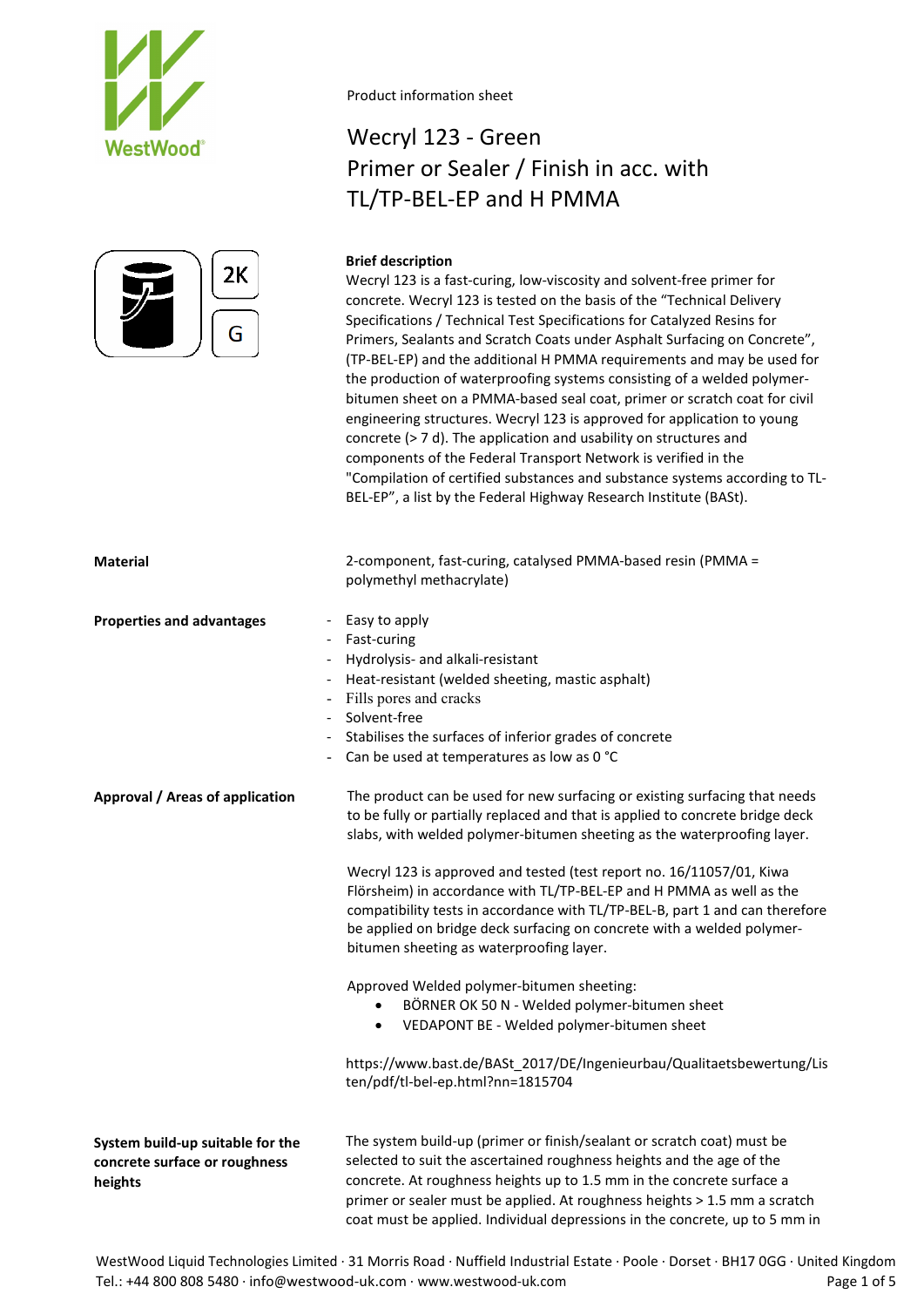

# Wecryl 123 - Green Primer or Sealer / Finish in acc. with TL/TP-BEL-EP and H PMMA

depth and approx. 500 cm² in area, may also be filled with Wecryl 123 K (scratch coat).

The roughness height must be determined in accordance with ZTV-ING part 1 General Information, section 4, "Determination of Roughness Height".

# **Roughness heights < 1.5 mm**

Primer on concrete (age of concrete ≥ 21 days):

Wecryl 123 is used for this. The product largely fills the pores in the surface of the concrete and creates a permanent bond between the concrete and the next coating. Quartz sand is broadcast over the primer. Wecryl 123 is poured onto the substrate at a rate of at least 500 g/m<sup>2</sup> until the surface is saturated and then spread with a sheepskin roller or rubber squeegee. Broadcasting of (kiln-dried) quartz sand 0.2 - 0.7 mm (quantity: approx. 500 - 800  $g/m<sup>2</sup>$ ) must begin while the primer is being applied. On no account must sand be applied to excess. Any sand that is not firmly incorporated in the primer after curing must be removed.

# Sealer on concrete (age of concrete  $\geq$  14 days):

Wecryl 123 is used for this. The product fills the pores in the surface of the concrete and creates a permanent bond between the concrete and the next coating. Two coats are applied, with a topping of quartz sand in between. The second coat is not topped with quartz sand.

As a first coat, Wecryl 123 is poured onto the substrate at a rate of approx. 500  $g/m<sup>2</sup>$  until the surface is saturated and then spread with a sheepskin roller or rubber squeegee. Broadcasting of quartz sand (kiln-dried) 0.7 - 1.2 mm in excess (grain to grain, consumption approx.  $3.0 - 3.5 \text{ kg/m}^2$ ) must begin while the resin is being applied. Any sand that is not firmly incorporated in the first coat of the sealant / finish after curing must be removed. The second coat of Wecryl 123 can be applied with a sheepskin roller or rubber squeegee after just 30 - 45 min. (temperature-dependent) at a quantity of at least  $600 \text{ g/m}^2$ .

Application to concrete that is at least 7 days old:

The product is applied to concrete that is at least 7 days old as described for the build-up "Sealant / Finish on Concrete".

The surface of the concrete must be dry. To determine whether the concrete surface is dry, it must be heated locally with a hot air blower or fan. If the concrete is moist, this will make it noticeably lighter, in which case the product must not be applied.

# **Roughness heights > 1.5 mm**

# Scratch coat on concrete

This is designed to level out major roughness heights > 1.5 mm and is applied on top of the cured primer. The scratch coat (Wecryl 123 K) must be smoothed over the particle tips. Wecryl 123 K must be topped with firedried quartz sand 0.2 - 0.7 mm so that the same surface is achieved as when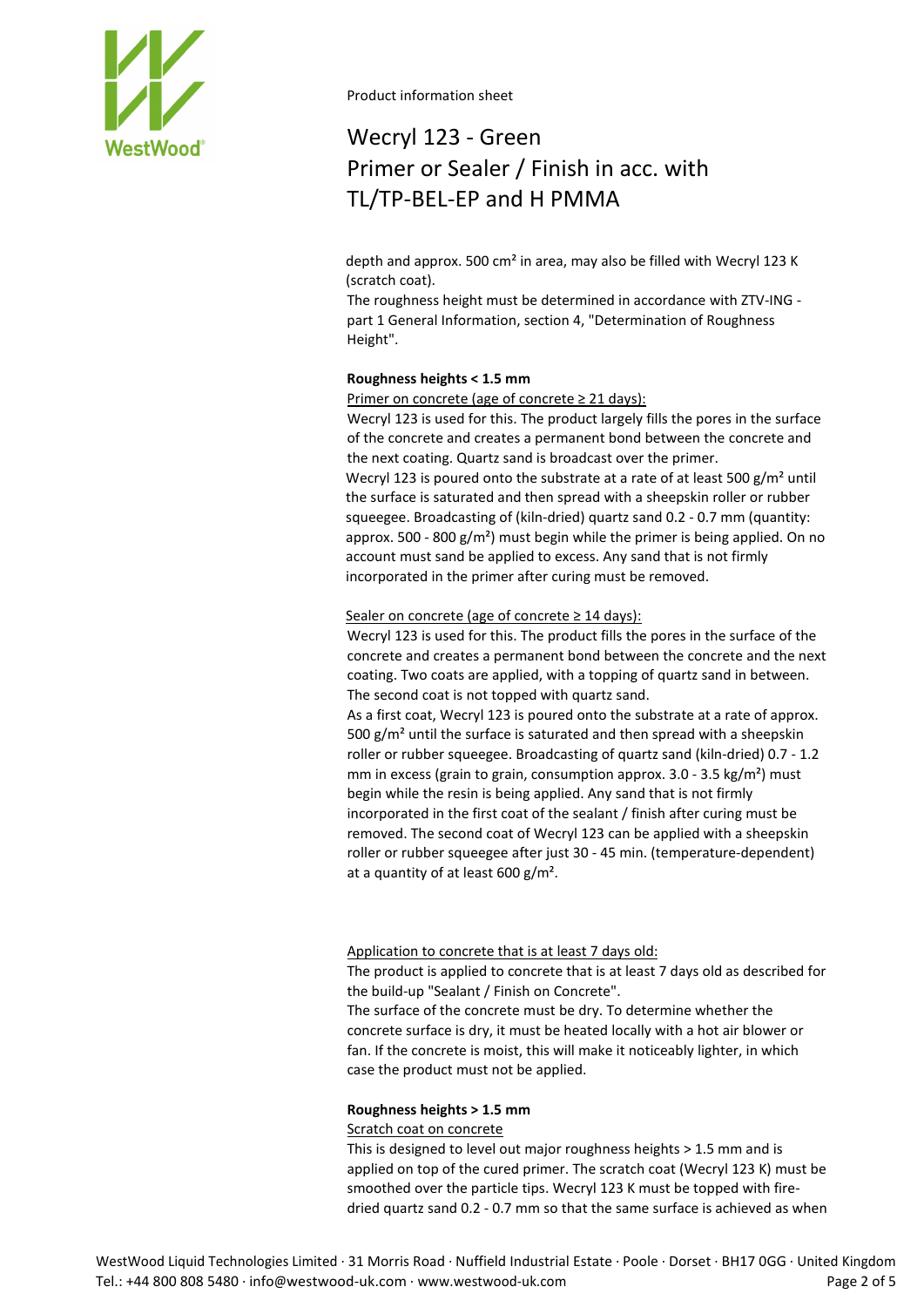

# Wecryl 123 - Green Primer or Sealer / Finish in acc. with TL/TP-BEL-EP and H PMMA

a primer is applied. Any sand that is not firmly incorporated in the scratch coat after curing must be removed.

If scratch coat and sealer are combined side by side on one surface or if a scratch coat must be applied instead of sealer, the surface of the scratch coat has to be topped with quartz sand  $0.7 - 1.2$  mm in excess (grain to grain, consumption approx.  $3.0 - 3.5$  kg/m<sup>2</sup>).

Any sand that is not firmly incorporated in the scratch coat after curing must be removed. The Wecryl 123 K is then sealed with Wecryl 123 at a consumption rate of approx. 600 g/m².

| Pack size | Summer:                                      |                         | Winter:                                    |                         |
|-----------|----------------------------------------------|-------------------------|--------------------------------------------|-------------------------|
| ア<br>KAT  | 10.00 kg<br>$0.30$ kg<br>10.30 kg            | Wecryl 123<br>Wekat 900 | 10.00 kg<br>0.60 kg<br>10.60 kg            | Wecryl 123<br>Wekat 900 |
|           | Summer:<br>25.00 kg<br>$0.80$ kg<br>25.80 kg | Wecryl 123<br>Wekat 900 | Winter:<br>25.00 kg<br>1.60 kg<br>26.60 kg | Wecryl 123<br>Wekat 900 |

#### **Colour** greenish

**Storage** Store products sealed in their original airtight container and in a cool, dry and frost-free place. Unopened products have a shelf life of at least 6 months. Direct sunlight on the containers should be avoided, including on site. After removing some of the contents, reseal the containers so they are airtight.

The product can be applied within the following temperature ranges:

| Product    | Temperature range, in °C |                  |               |  |
|------------|--------------------------|------------------|---------------|--|
|            | Air                      | <b>Substrate</b> | Material      |  |
| Wecryl 123 | $0 to + 35$              | 0 to $+30*$      | $+3$ to $+30$ |  |

The relative humidity must be  $\leq$  90%.

The surface to be coated must be dry and ice-free.

The dryness of the concrete surface has to be tested by heating a small area with a hot-air blower or fan (moist concrete will get noticeably lighter). The surface must be protected from moisture until the coating has hardened.

It is vital that the topped primer or the first topped layer of the sealer is reworked before work is interrupted overnight. When applying the primer before interrupting work, the welded polymer-bitumen sheet must be



### **Application conditions Temperatures**



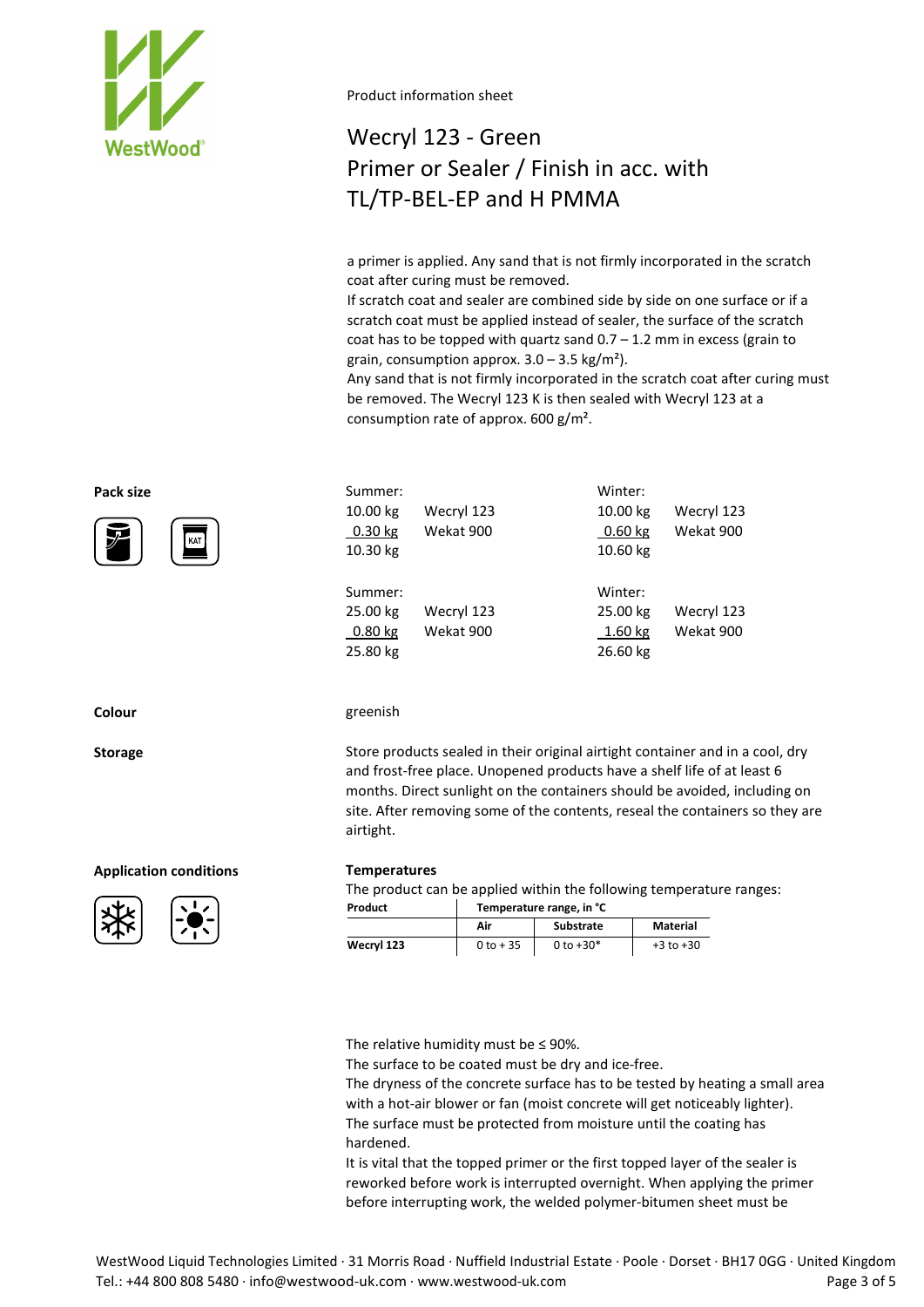

# Wecryl 123 - Green Primer or Sealer / Finish in acc. with TL/TP-BEL-EP and H PMMA

applied. When applying the sealer, it is vital that the second layer is applied before interrupting work.

### **Concrete replacement systems**

Since the primer has been developed specifically for concrete, its application on concrete replacement systems must be checked in each case as problems might arise with curing.

| <b>Reaction times and required</b> |                    | <b>Wecryl 123</b> (at 20 °C, 1.5% catalyst) |  |  |  |
|------------------------------------|--------------------|---------------------------------------------|--|--|--|
| amounts of catalyst                | Pot life           | approx. 10 min                              |  |  |  |
|                                    | Rainproof          | approx. 30 min                              |  |  |  |
|                                    | Can be walked on/  |                                             |  |  |  |
|                                    | overcoated         | approx. 60 min                              |  |  |  |
|                                    | <b>Curing time</b> | approx. 3 hours                             |  |  |  |

Higher temperatures or greater proportions of catalyst will reduce reaction times. Conversely, reaction times will increase

at lower temperatures or with smaller proportions of catalyst.

The following table indicates the recommended amount of catalyst required to adjust the curing reaction to the temperature.

|              | Workable life > 10 Minutes at substrate temperature |          |                  |                  |                  |                  |                  |                  |
|--------------|-----------------------------------------------------|----------|------------------|------------------|------------------|------------------|------------------|------------------|
| Product      | Required amount of catalyst                         |          |                  |                  |                  |                  |                  |                  |
|              | 0 °C                                                | $+3 °C$  | $+5 °C$          | $+10 °C$         | $+15 °C$         | $+20 °C$         | $+25 °C$         | $+30 °C$         |
|              | 6%                                                  | 6%       | 4%               | 3%               | 3%               | 1.5%             | 1%               | 1%               |
| Wecryl 123,  |                                                     | $\equiv$ | =                | =                | =                | =                |                  | $=$              |
| 10 kg bucket | 600 g                                               | 600 g    | 400 <sub>g</sub> | 300 <sub>g</sub> | 300 <sub>g</sub> | 150 <sub>g</sub> | 100 <sub>g</sub> | 100 <sub>g</sub> |
| Wecryl 123,  | 6%                                                  | 6%       | 4%               | 3%               | 3%               | 1.5%             | 1%               | 1%               |
| 25 kg bucket | $=$                                                 | $\equiv$ | =                | =                | =                | =                | $\equiv$         | Ξ                |
|              | 1500 g                                              | 1500 g   | 1000 g           | 750 g            | 750 g            | 375 g            | 250g             | 250g             |

# **Technical data** Density:

Consumption:

 $1.00$  g/cm<sup>3</sup> see "**System build-up suitable for the concrete surface or roughness heights**"







# **Product application Application equipment / tools**

For mixing the product:

Mixing tool with twin-paddle stirrer

For applying the product:

- Rubber squeegee (ensure adequate consumption rate), then use the sheepskin roller to smooth over.
- Brush (only for areas not accessible with roller)

### **Substrate preparation**

The primer must only be applied to a prepared substrate. Please refer to the appropriate application guide for information about correct surface preparation.

WestWood Liquid Technologies Limited · 31 Morris Road · Nuffield Industrial Estate · Poole · Dorset · BH17 0GG · United Kingdom Tel.: +44 800 808 5480 · info@westwood-uk.com · www.westwood-uk.com example are seen to the Page 4 of 5